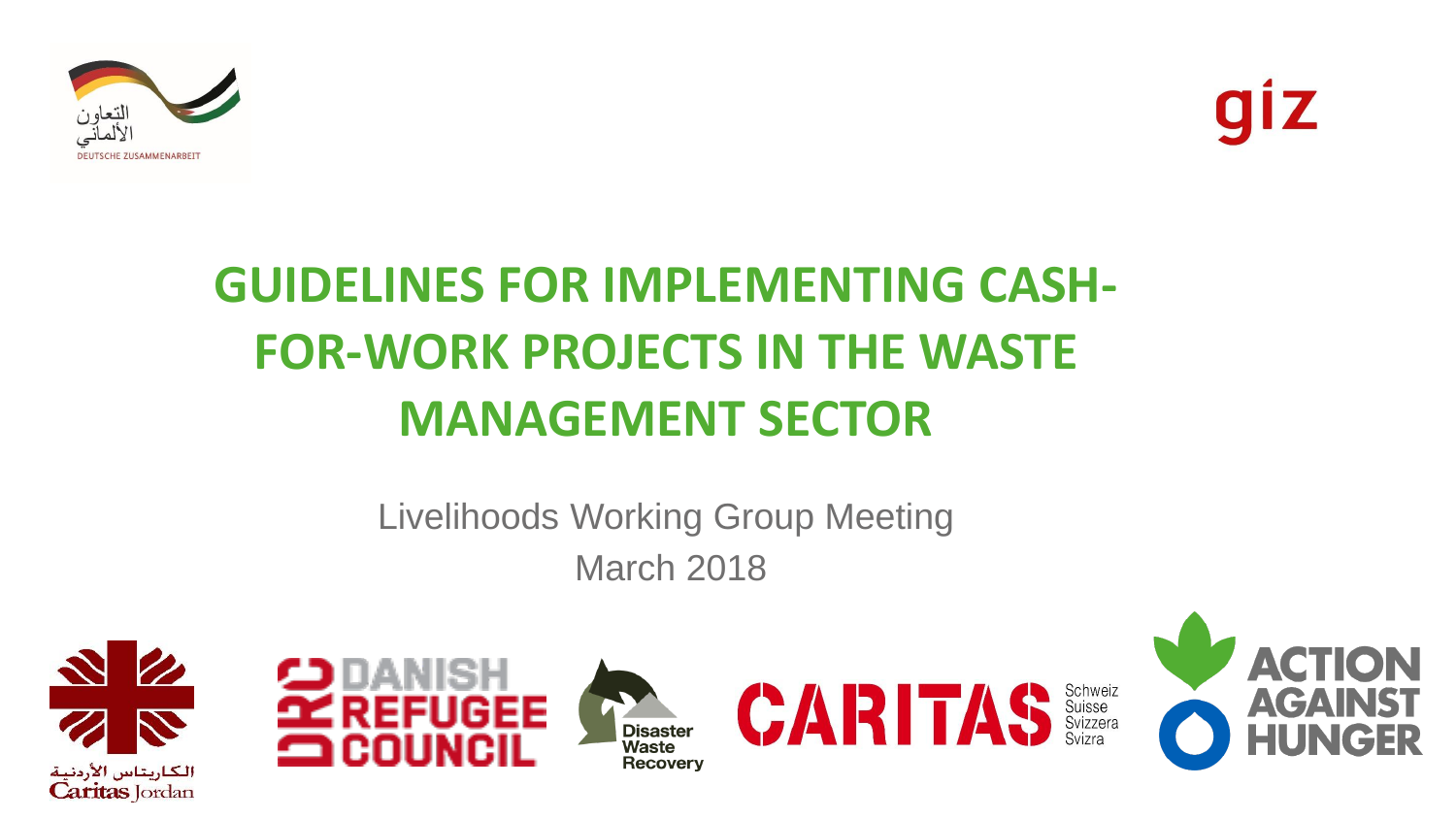

#### **Why Waste Management?**

- Declining capacity of municipalities as a result of increased demand on national services and infrastructure
- Environmental pollution, including illegal dumping and inappropriate disposal and burning of solid waste
- Weak investment in the waste management sector and lost opportunities within the solid waste value chain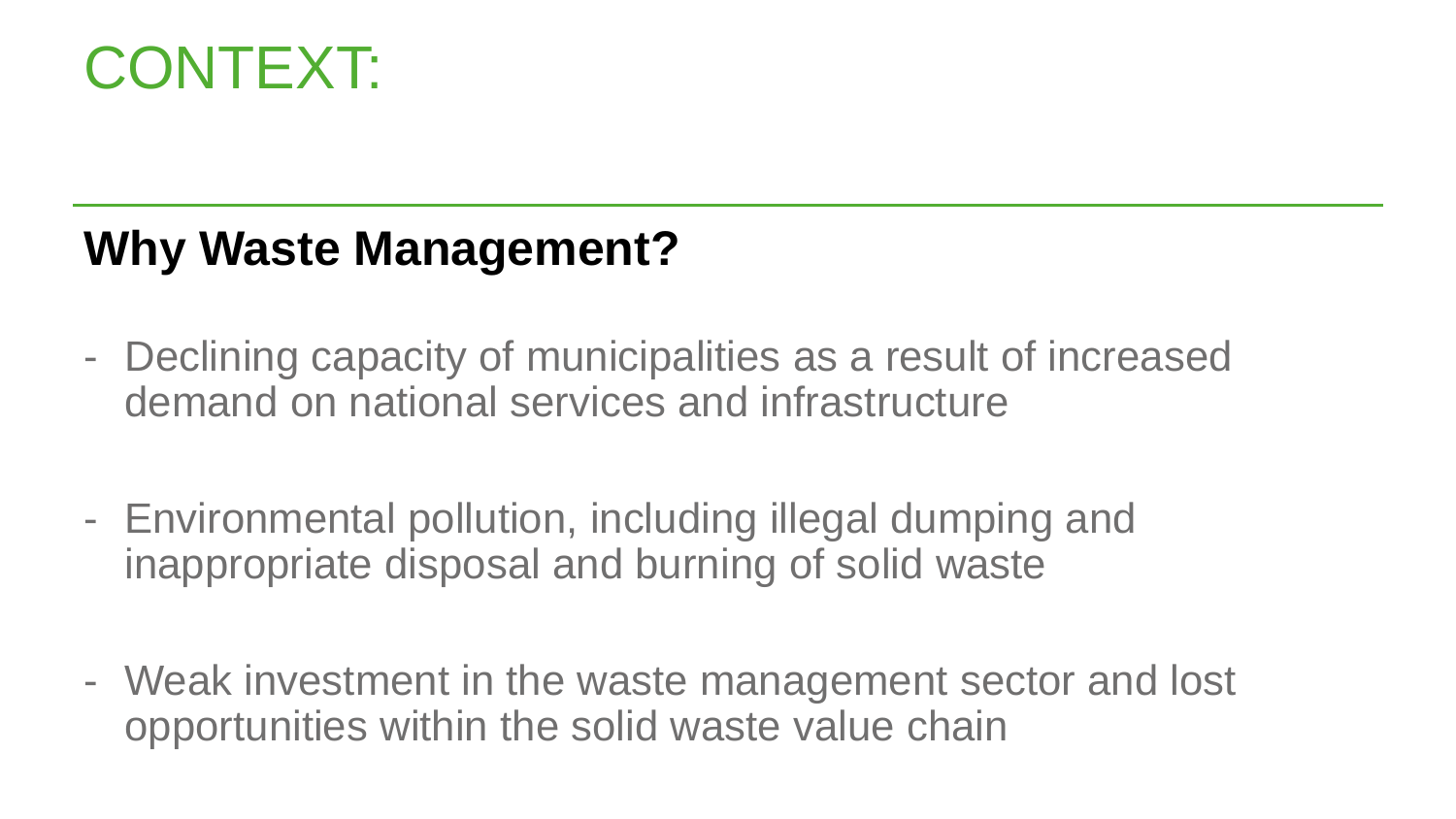#### FIGURES: MUNICIPAL SOLID WASTE COLLECTION

**(GIZ/SWEEP REPORT, 2014)** 

- Rural areas: 90%
- Urban areas: 70%
- Composted waste: 0%
- Recycled Waste: 7%
- Landfilled: 48%
- Openly dumped: 45%
- MSW Generation Growth: 3%
- Waste: 50% organic; 15% paper/cardboard; 16% plastic; 2% glass; 1.5% metal, 15% other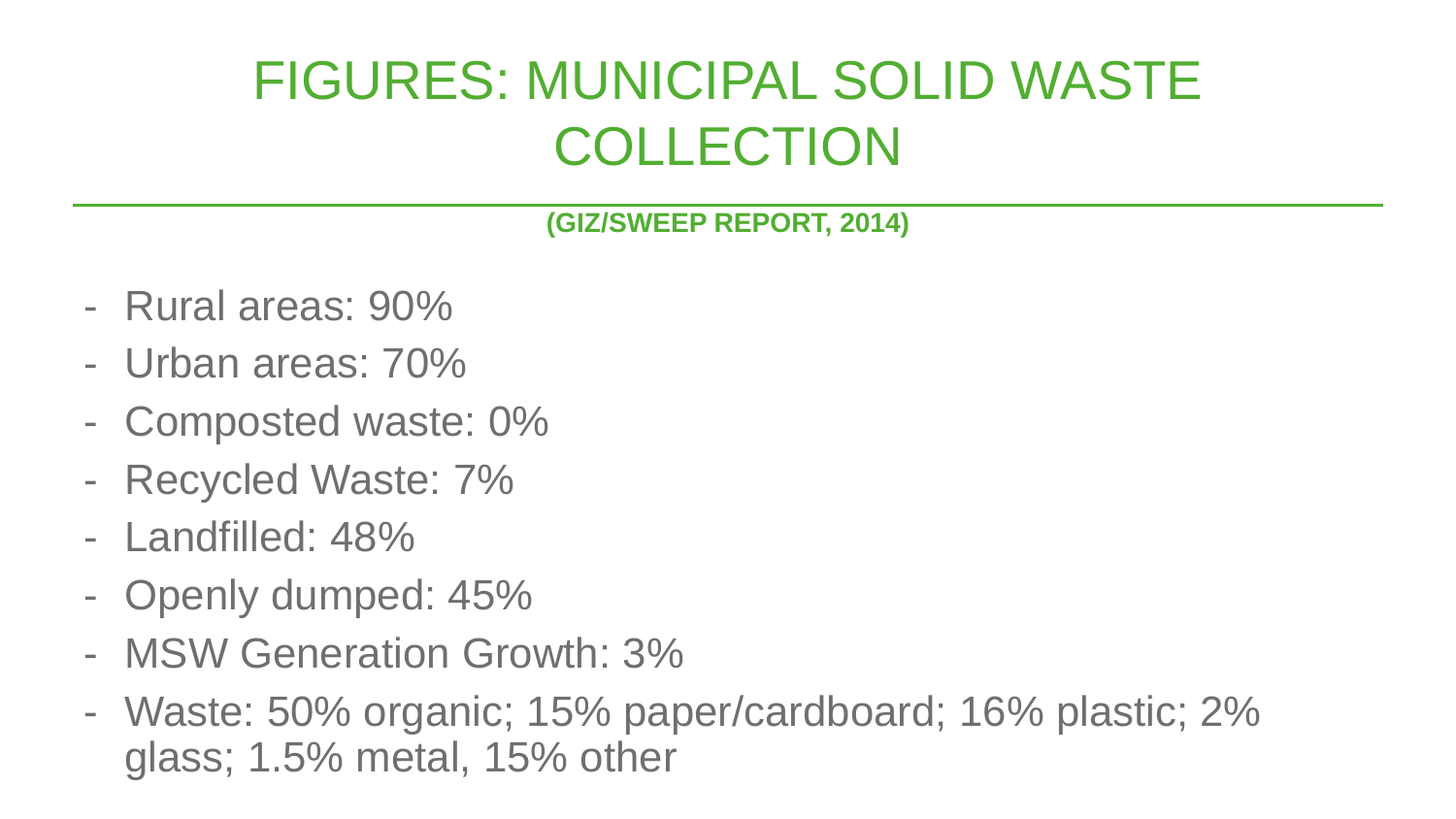## OBJECTIVES OF THE GUIDELINES

#### **To assist organizations and actors to:**

- Design CFW interventions in the SWM sector
- 2. Share different modalities of implementation of solid waste management interventions based on our experience
- 3. Present some general recommendations and lessons learnt in relation to Solid Waste Management interventions.
- 4. Provide some generic notes on:
- Integration of the informal recycling sector
- Occupational safety and health
- Social security system, payment methodology and other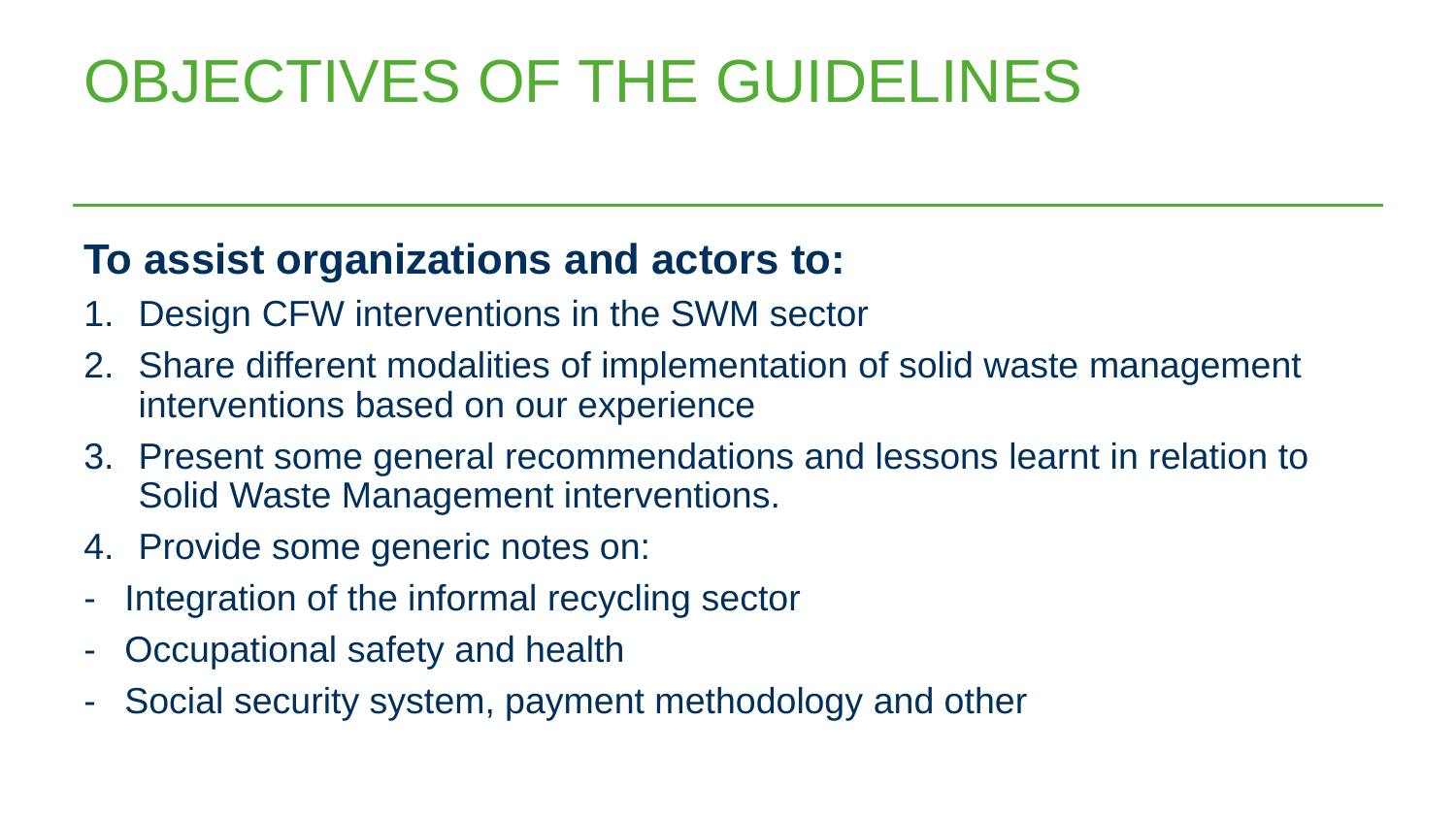

#### **Part 1:**

GUIDING PRINCIPLES AND CRITERIA FOR IMPLEMENTING CfW PROGRAMMES IN THE WASTE MANAGEMENT SECTOR

#### **Part 2:**

CfW PROGRAMMING AS A MEANS TO ACHIEVE ENVIRONMENTAL GOALS AND IMPROVE THE LIVELIHOODS OF REFUGEES AND VULNERABLE LOCAL COMMUNITIES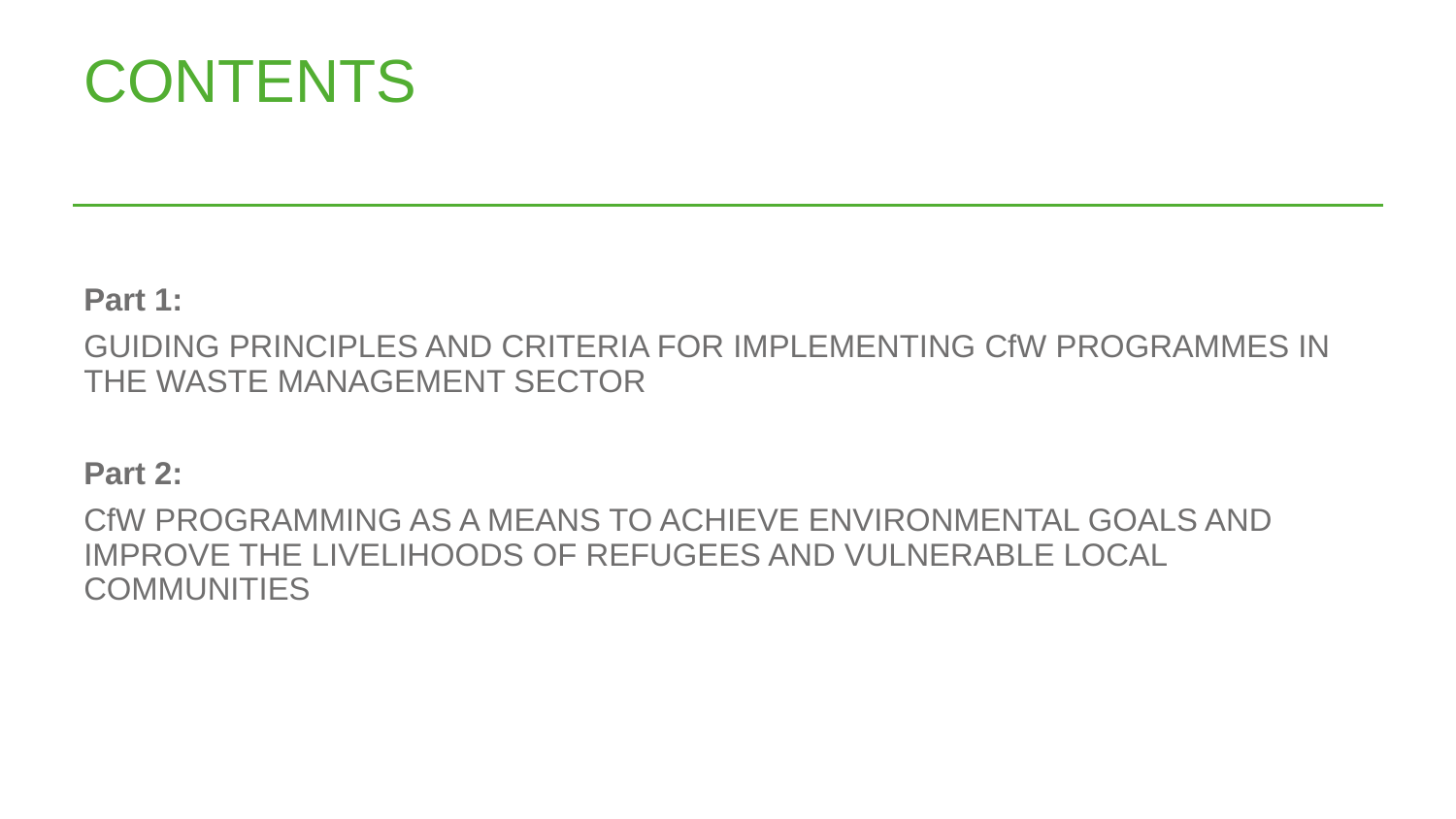### **PART 1:**

- 1. Introduction: Context, JRP, and other sector plans
- 2. Background on the SWM sector in Jordan: Characteristics, stakeholders, and the recycling sector
- 3. Principles and Criteria for CFW in the WMS: Don-noharm, targeting, work conditions, occupational safety and hygiene, training awareness, gender mainstreaming, and social cohesion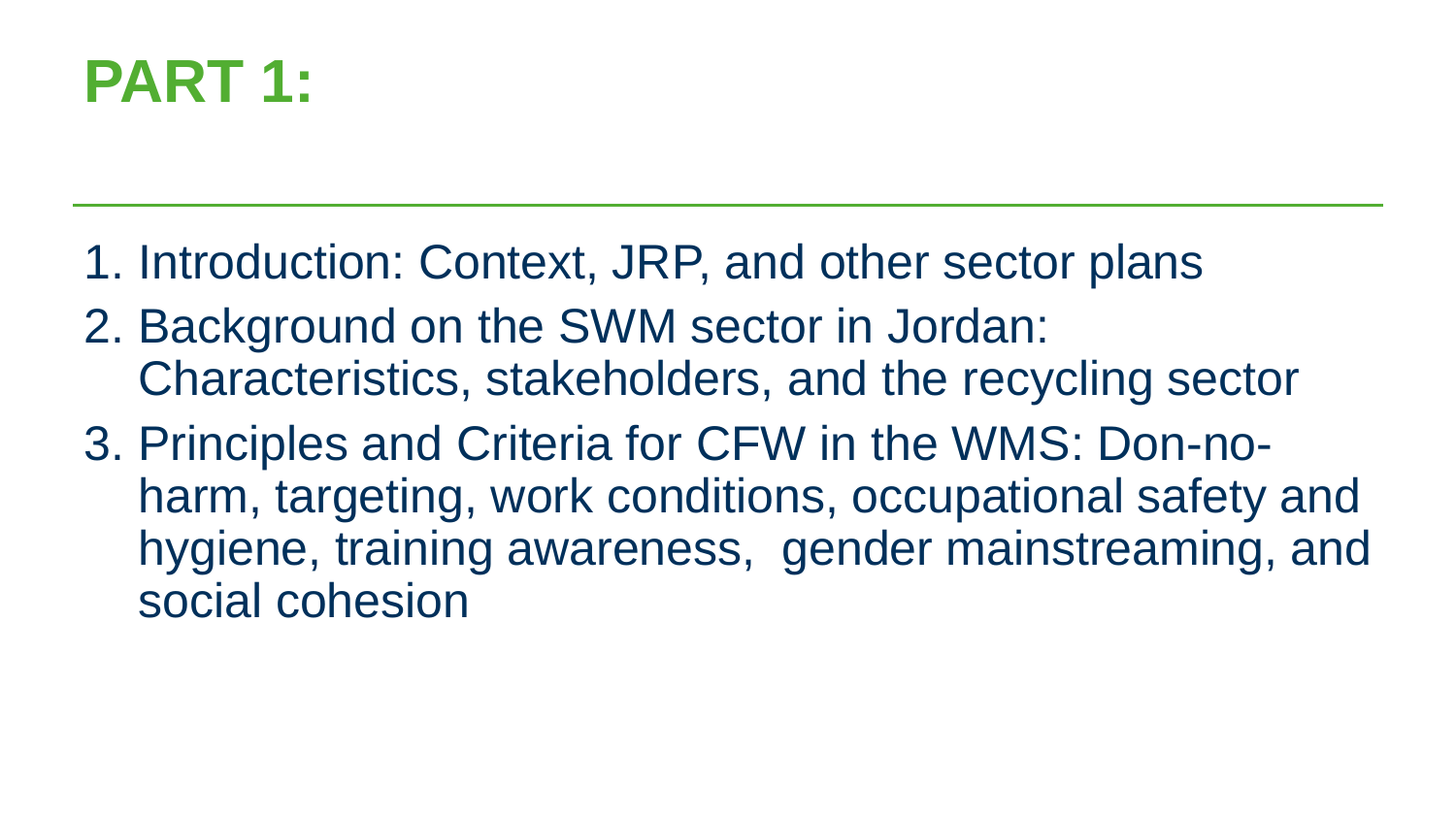### PART 2: SWM PROGRAMMING

- 1. Design of CFW projects: Approach and interventions
- 2. Planning for implementations: Protocols, agreements, identification and targeting, and training, and contracting
- 3. Implementation of SWM CFW projects: Monitoring , supervision, payment methodology, complaint handling, social security, and work permits,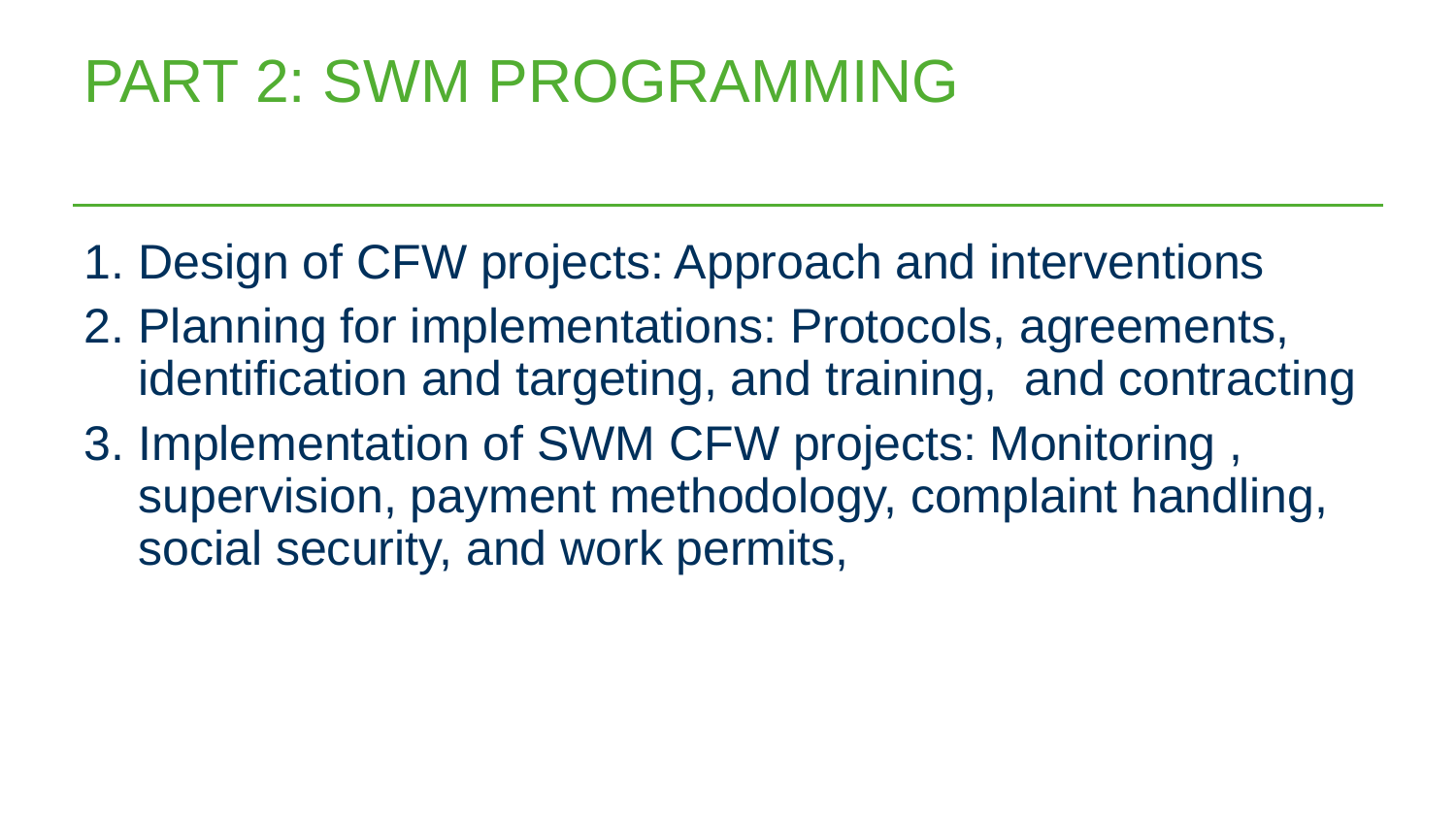### TWO APPROACHES ARE PRESENTED: GRASSROOTS & INSTITUTIONAL

- 1) Grassroots: ACF' Recruitment service for solid waste management and strengthening of Cooperatives' Project.
- 2) Institutional: Caritas' Income Generation Through Waste Management in Jordan Project

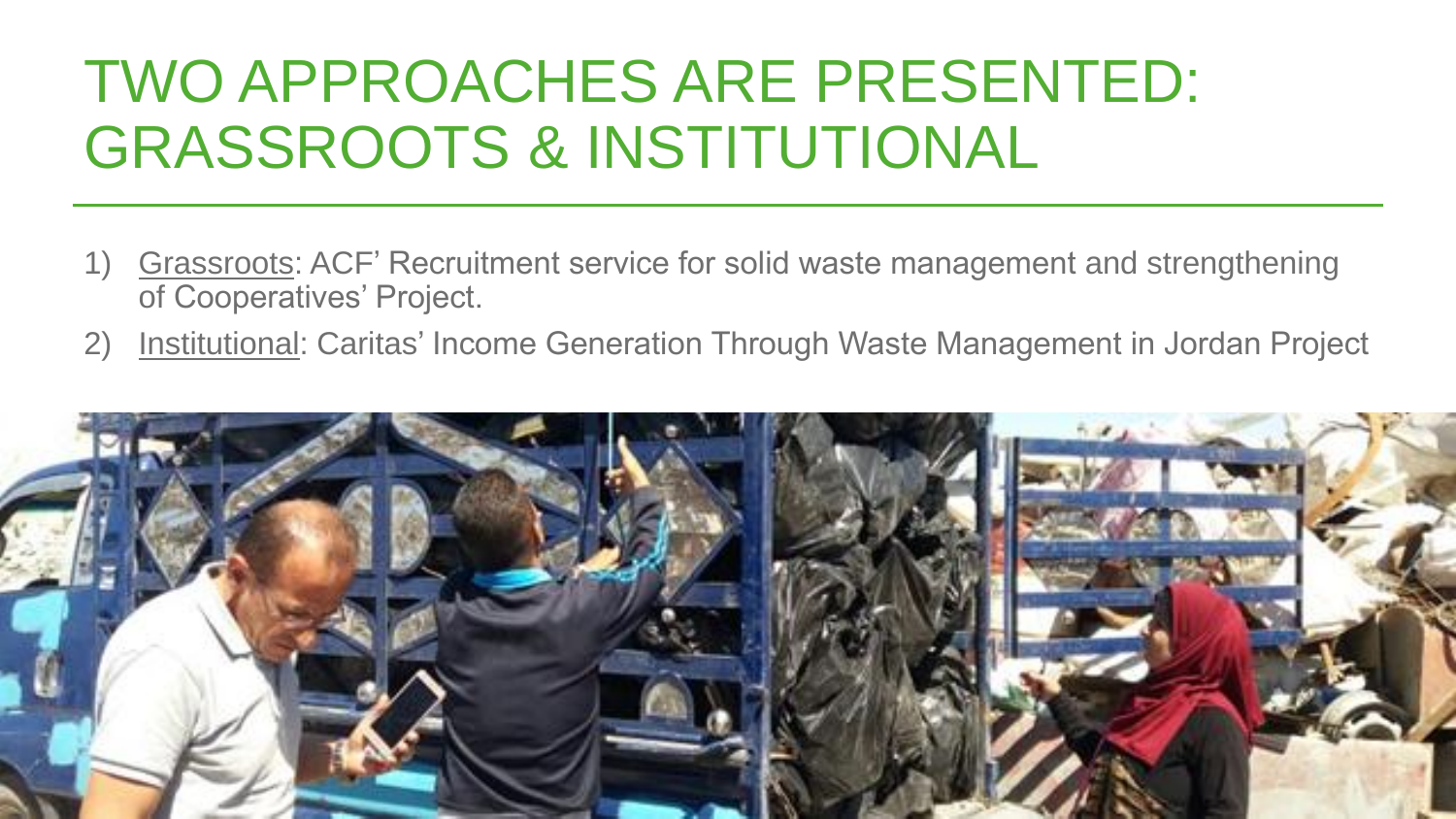## CARITAS SWITZERLAND / CARITAS JORDAN

Institutional approach: Engaging 9 Municipalities.

- 3 Governorates
- 2,550 workers (60% Jordanians, 40% Syrians)
- 204,000 work days (77,650 Syrians, 126,350 Jordanians)
- Training of 1,200 workers

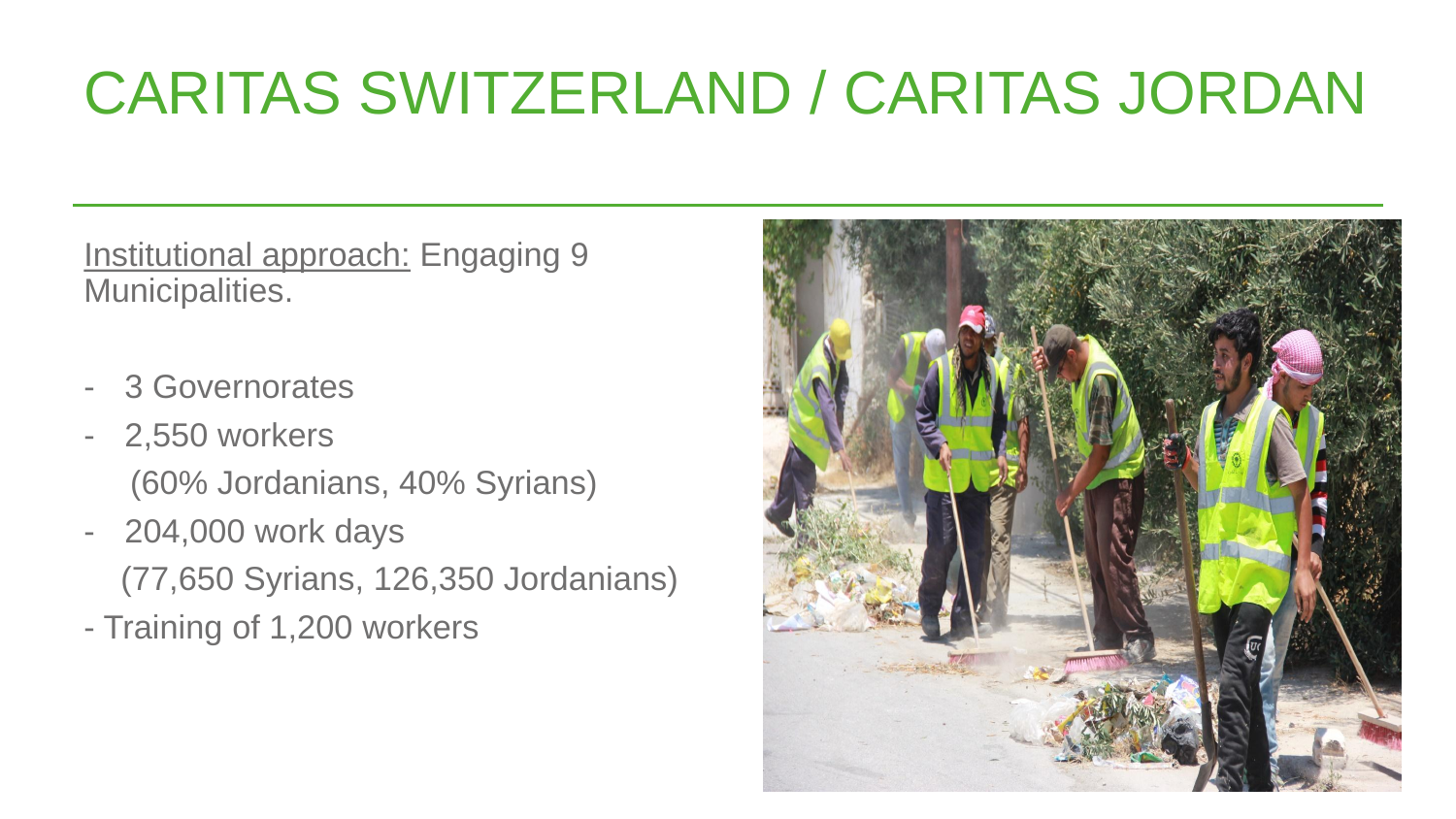## ACF ACHIEVEMENTS

Grassroots approach: Engaging 3 cooperatives in 2 districts.

- 1. 1.194 CFW employed (49% Jordanian, 51% Syrians among which 46% are female).
- 2. Working permits (for Syrians) and Social Security (for Syrians and Jordanians).
- 3. Fixed-term contract of 50 days + extension after completion of the 50 working days
- 4. Capacity building of cooperatives (social security registration –online-, DoL registration, Soft skills development, admin and finance training…).
- 5. Trials to sort and sale recyclables and promotion of up-cyclable products.
- 6. Informal waste sector inclusion as Cash for Workers or as trainers.
- 7. Awareness campaigns delivery to communities by well-trained mobilizers.

#### <https://www.facebook.com/ACFMiddleEast/videos/2152811728068508/>